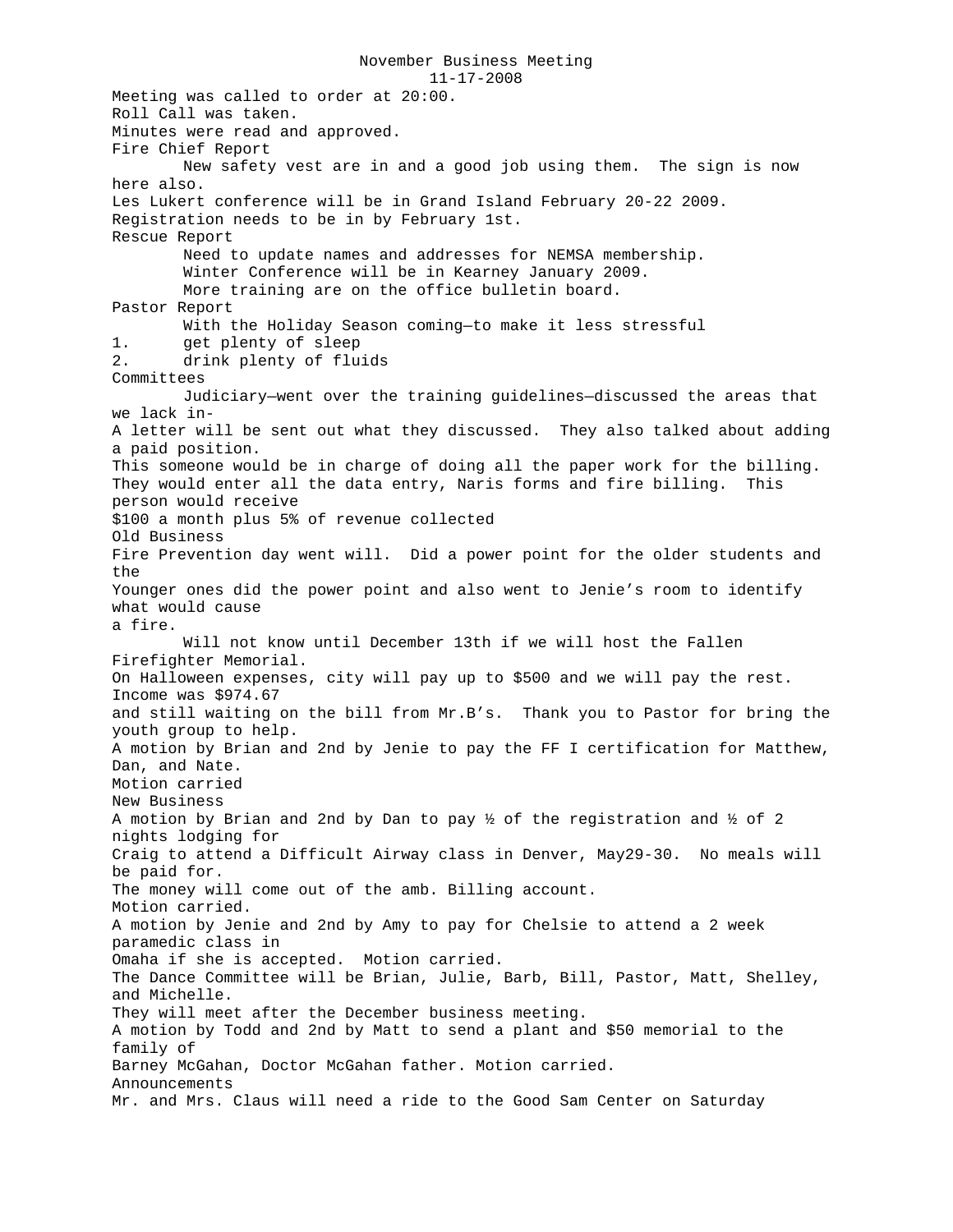December 13th. They need to be there by 10:00. December 7th is the City of Wood Rive appreciation supper at the fire station. Social hour at 6:30 pm and supper to follow at 7. A motion by Matt and 2nd by Ken for adjournment at 21:38. Motion carried.

Business Meeting September 22, 2008 Meeting was called to order at20:08. Roll call was taken. Minutes were read and approved. Fire Account Motion by Chelsie and 2nd by Rod to pay fire account bills. Motion carried. Rescue Account Motion by Matt and 2nd by Michaela to pay rescue account bills. Motion carried. Fire Chief Need to reschedule meeting about truck. Getting new carpet for the meeting room. Todd is learning new software for fire call billing. As soon as he figures it out, we will have training on it. Who ever has the LODD trailer they are responsible for it. If you don't' have wild land gear let Roger or Todd know. The ethanol plant has class B foam on site for use. Mutual Aid meeting her on September 30th at 19:00. Rescue Captain October 11th in North Platte an Enaris training. October 24th in Lincoln trauma training. As of now no EMT class-might have refresher class. Pastor Report Marla's dad was killing in an accident. Funeral will be Thursday in Farwell. Old Business Will have a closed meeting with Rural Board, City Council, City attorney, bankruptcy attorney. New Business Will set a day and time to give Gerry and his family their clocks. Motion by Todd and 2nd by Shelley for Jenie to spend up to \$200 on Fire Prevention. Motion carried. Hamburger Feed—October 31st—Matt in charged of getting food. Motion by Nick and 2nd by Brian for 2 people to attend NSVFA in North Platte October 17 and 18 and to pay expenses. Motion carried. LODD team would like departments to put something in the trailer. We talked about putting in the coins. Announcements October meal—Neal Open House for Nick and Pat Lammers on September 28th at their home from 1 to 4pm. Hosted by family. Motion by Todd and 2nd by Jenie for adjournment at 21:36. Motion carried.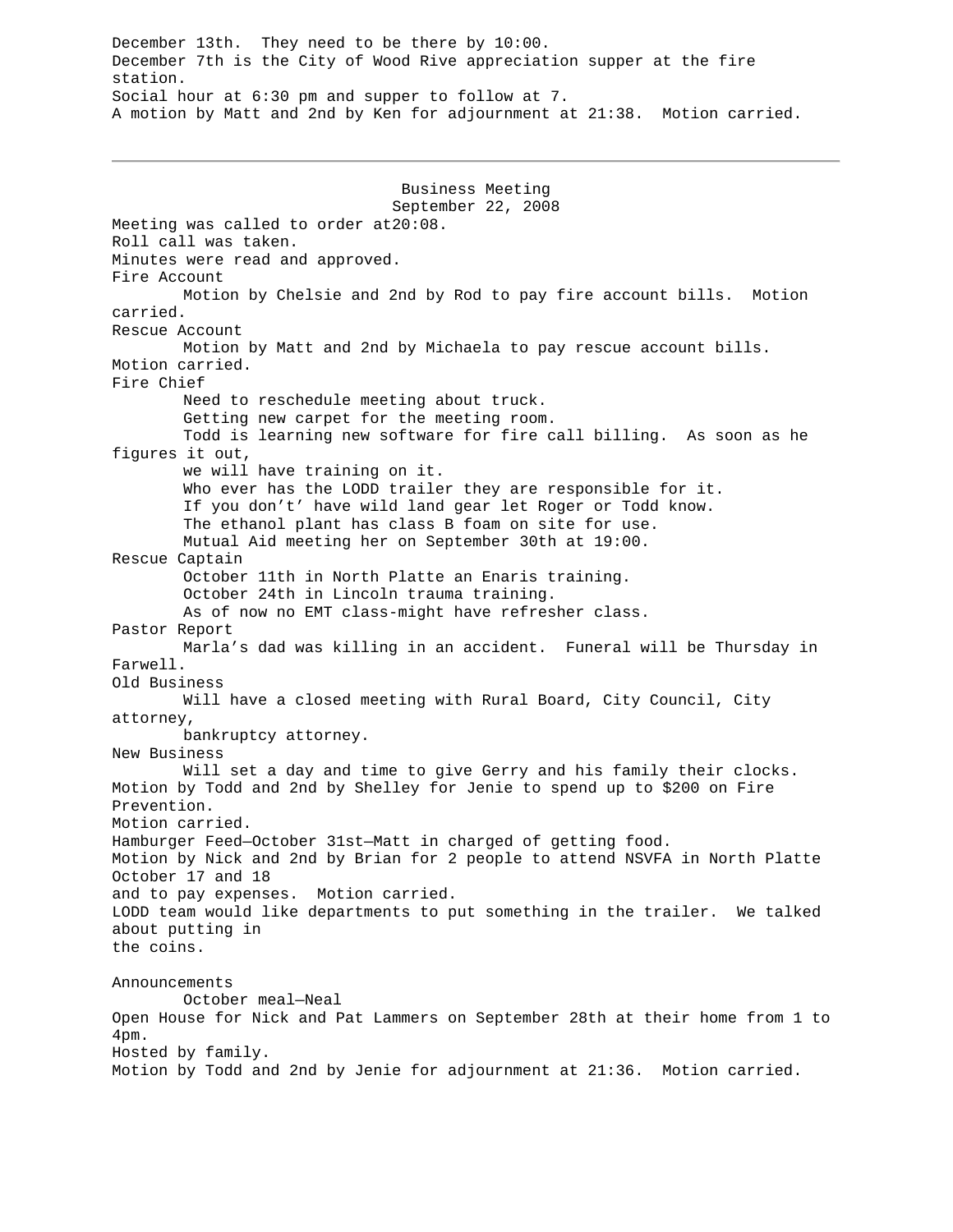Business Meeting July 21, 2008 Meeting was called to order at 20:00. Roll call was taken. Minutes were read and approved. Fire Account Motion by Dan and 2nd by Shelley to pay fire account bills. Motion carried. Rescue Account Motion by Kim and 2nd by Urby to pay rescue account bills. Motion carried. Fire Chief Carpet sample to replace to carpet in meeting room and office. Parade in Cairo Saturday, meet at station at 9: oo if you want to go. Rescue captain Sheets need to be signed by patient if possible. Run Review Pastor Report Will be on vacation August 5th to the 12th. Committee-Truck- went through the truck and also the gear and decided what needs to be replaced. Old Business Sign is ordered and will be here in 5-6 weeks New Business Lights not working on flags again. Announcements Dvoraks, Urboms and Maloney will be having garage sale at station on August 2nd. Meal for August is Neal. Membership Motion by Jenni and 2nd by Ken to accept Chris Young's application for membership. Motion carried. His mentor will be Craig Motion for adjournment was made by Dan and 2nd by Todd at 20:59. Motion carried. Business Meeting June 16, 2008 Meeting was called to order at20:30. Roll call was taken. Fire Account Motion by Nick and 2nd by Shelly to pay fire account bills. Motion carried. Rescue Account Motion by Craig and 2nd by Terrell to pay rescue account bills. Motion carried. Fire Chief City Council took no action on the truck. We have filed against EDM City will pay for the new sign out of general funds. We might be a remote dispatch center. Air packs testing need to be done. Map for the well location has been started. Marla gave us a list of people who might need assistance during outages. Rescue Captain July 11-13 is EMS conference in Kearney.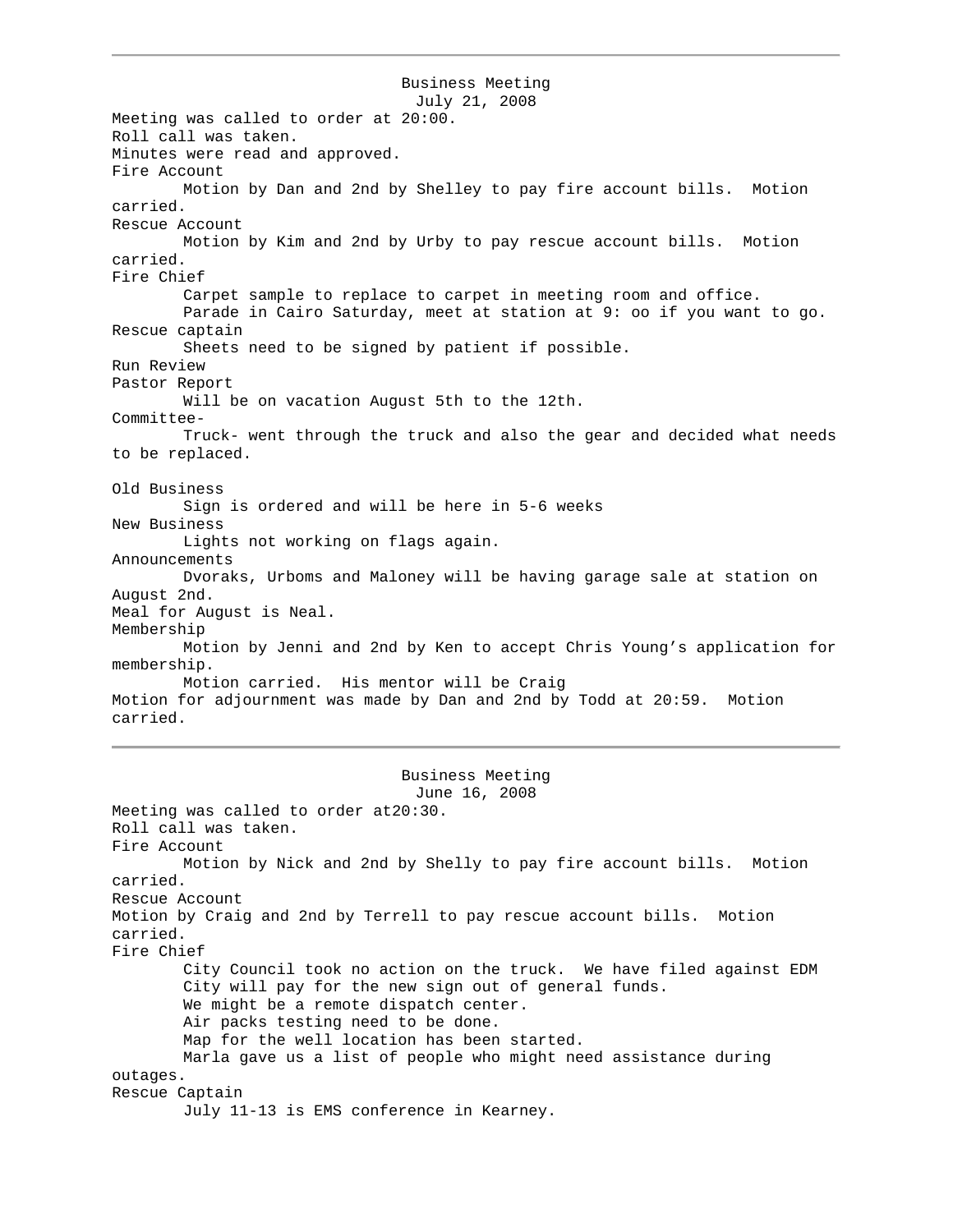CCC has a lot of classes coming up if you are interested. CPR instructors need to meet July 7th at 18:00 for a short meeting. Run reviews will be done at this time. Run sheets will be done before we leave the hospital. Committee Truck—need to come up with a list of things on the truck. Meeting will be June 29th at 19:00 at station. Training—an email was sent out with what the committee has come up with. Training needs to be pre approved before. Money and calls will be a factor. Motion by Neal and 2nd by Justin to accept the report and guidelines done by the committee. Motion carried. The run report will be done by Chelsie, Kalyn and Sherrie. Old Business Motion by Todd and 2nd by Neal to go ahead with the sign. Motion carried. New Business Motion by Neal and 2nd by Todd to accept Jenie's requisition by material for a fire run board. Motion carried. Motion by Dan and 2nd by Justin to spend up to \$10,000 on new fire gear. Motion carried. Announcements Urboms have July meal. Thank you from Justin for the help when storm watching. Adjournment at 22:45.

## Business Meeting May 19, 2008

Meeting was called to order @20:09. Roll call was taken. Minutes were read and approved. Fire Account Motion by Ken and 2nd by Dan to pay the Fire account bills. Motion carried. Rescue Account Motion by Rod and by Dan to pay the rescue account bills except of one. Motion carried. Fire Chief—gone Rescue Caption—gone Pastor Florez has a cell phone that is on all the time so if we need him call this number 402-321-6360. Committee Training—Jenie will send out a list of what they have discussed in their meetings. Next meeting will be June 9th at 19:00 at the station.

Truck—will go through gear to see where we are at.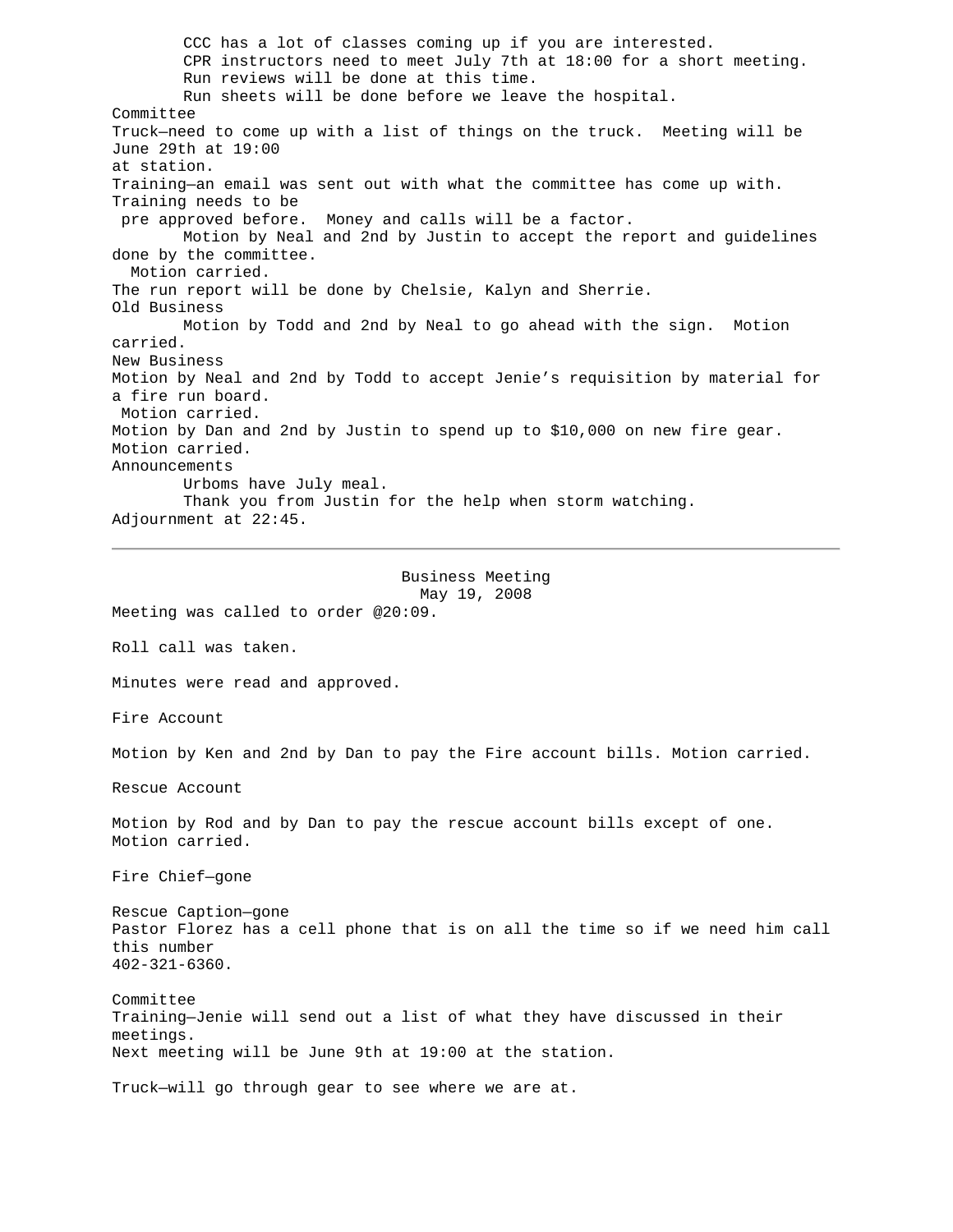Old Business The sign will be \$3,321.00 plus what it cost to have it wired. New Business A motion by Dan and 2nd by Kim for the room to be used by Ken and Michelle to use the room on June 29th. Motion carried. Ken has put a recycling bin at his shop for newspaper, cardboard and magazines with the profit coming to us. Some truck repairs will need to be done. Emails will be sent out when and what truck is being worked on. We are starting to recycle cans at the station. Please only throw empty cans in the proper trash cans please. Announcements June meal is—Lammers, Bruce, and Doane Run Review was done. Adjournment was @ 22:38. Business Meeting April 21, 2008 Meeting was called to order at 20:10. Roll call was taken. Minutes were read and approved. Fire Motion by Nick and 2nd by Dan to pay the Fire account bills. Motion carried. Rescue Motion by Terrel and 2nd by Kim to pay rescue account bills. Motion carried. Fire Chief GI ambulance was in an accident. Please wear your seat belts at all times. In house Intro FF I will be on the Mondays in June that we don't have meetings. GI Fire will not so repair on air packs. We need to find some where to go or find some one in house to do. Bio-fuel would like to purchase 300 ft. of old hose. At Bio-fuel will be a tote with 330 gallons of foam. We will have 6-55 gallons drums here. Did CPR for Bio-fuel. There were 45 that took the class. Rescue The code for the nursing home is on the dash of 99-1. Committees Truck Will meet here on Thursday at 19:00. Training budget will be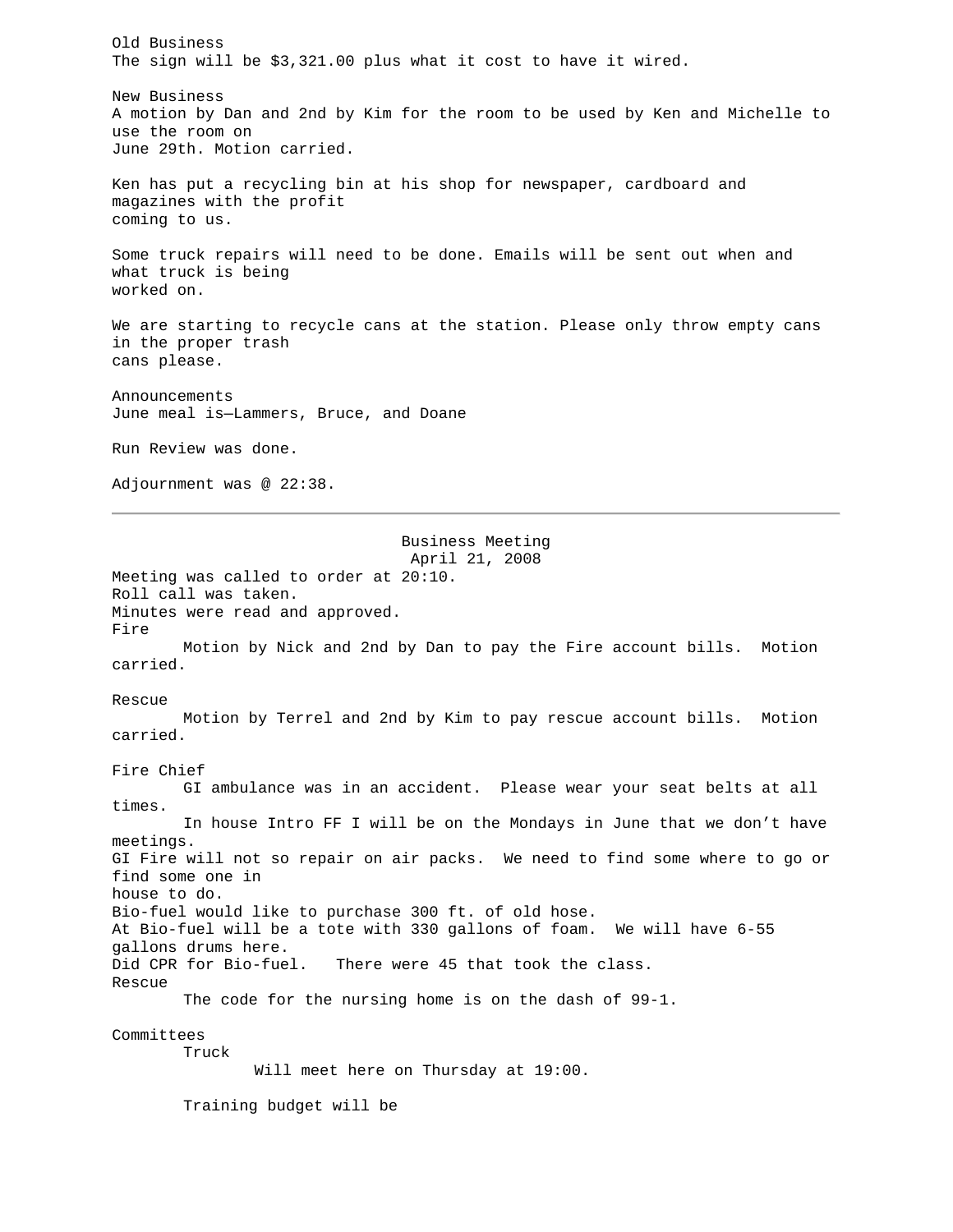Dan Craig Ken Brian H. Jenie They will meet on Monday April 29th at 19:00. Old Business Brian H. has a proposal for a sign for the front of the station. New Business Add the word "available: to the proposed by-law change. See attachment. Announcements Fun Plunge will be at Crane Meadow, Monday April 28th. Would like to have 99-1 out there about 14:45. Benefit for Rachael Dvorak, Sunday April 27th at St. Libory Fire Station from 4-7pm. Run Review was done. Membership Motion by Dan and 2nd by Tim to accept the application of Darin Erbes. Motion carried. Motion by Todd and 2nd by Jenie to extend the probationary period of Shannon Stobel for 6 months. Motion carried. Adjournment Motion by Tim and 2nd by Chelsie for adjournment at 22:20. Motion carried. Business Meeting March 24, 2008 Meeting was called to order by President Dvorak @20:00. Wymore Fire and Rescue presented the department a plaque of appreciation and hats for what we did at the time of their LODD. Roll call was taked. Minutes were read and approved. Fire Account Motion by Dan and 2nd by Jeni to pay fire account bills. Motion carried. Rescue Account Motion by Matt and 2nd by Todd to pay rescue account bills. Motion carried. Fire Chief Mutual Aid Association has new officers: Jim Schafer—President Troy Hughes—Vice-President Bill Leach—Sec/Tres Rural Water Supply grant went through. We have 6 electric adapters for our fire district. Ethanol class at GI Rural March 29th. FF 1 class will start Wednesday April 23rd, at GI rural station. Did a tour of the ethanol plant. Rescue Captain The sheet must be signed by the patient. Sheet is on the clipboard

and then it goes into Nick's box.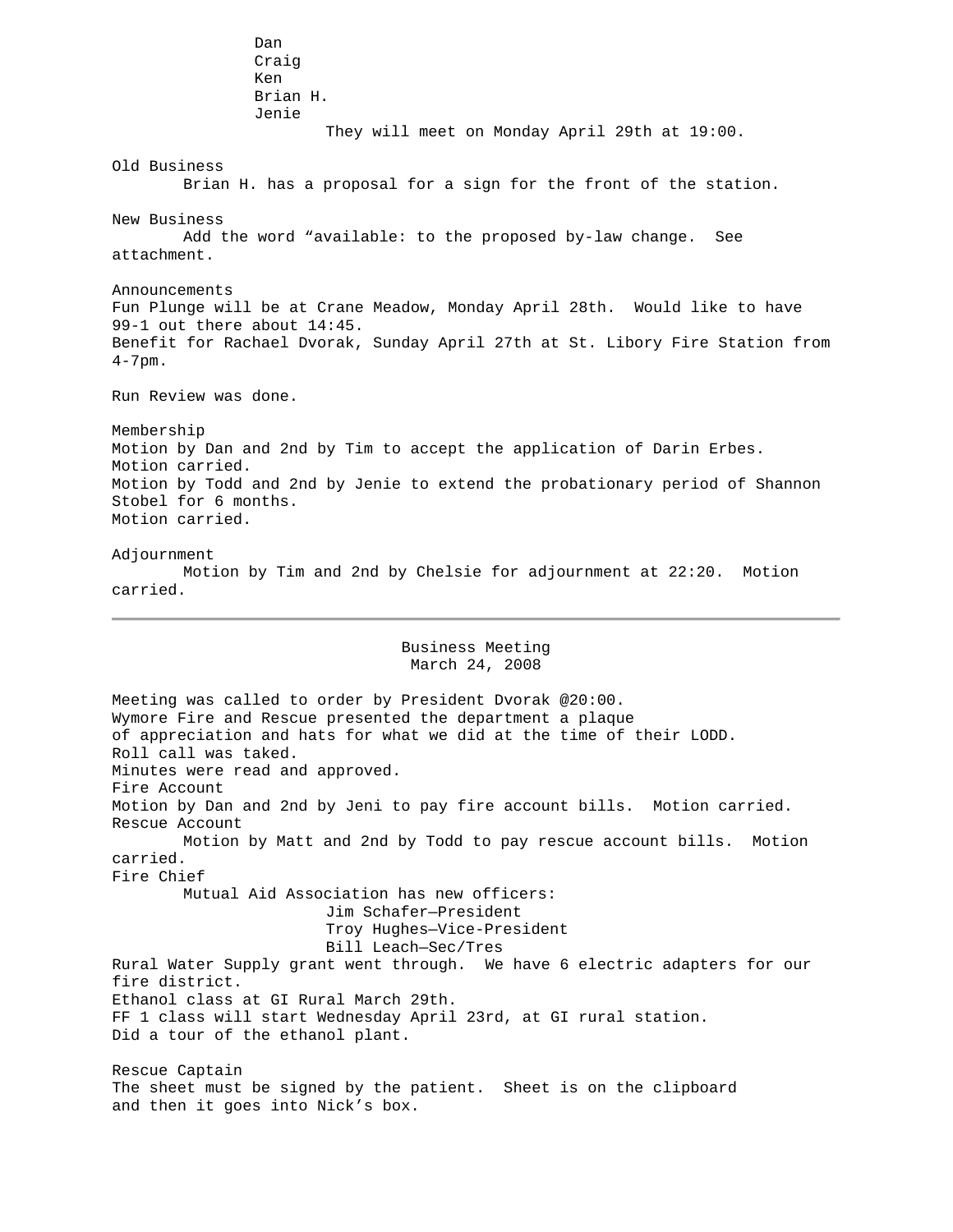Nick and Todd are teaching a leadership class, they need pictures and comments, Committee Dance Brian had the final numbers from the dance. Truck Still trying to meet with Jeff. Also will get training set up. Old Business Motion by Brian and 2nd by Todd to accept the changes in the by-laws. See attachment #1. Motion carried. Motion by Kim and 2nd by Shelley to accept by law change. See attachment # 2. Motion carried. Brian will have prices on a sign at the next meeting. New Business Motion by Todd and 2nd by Jenie to transfer \$1500 from the fire account to the rescue account. Motion carried. Motion by Jenie and 2nd by Matt for the room request of Michelle and Shelley. Motion carried. Announcements Pampered Chef Party at Dvorak's March 28th. Run Review Membership Motion by Dan and 2nd by Tim to accept the application of Cindy Huff. Motion carried. Jenie will be her mentor. Motion by Todd and 2nd by Jenie for adjournment at 22:00. Motion carried. Business Meeting

February 18, 2008 Meeting was called to order at 20:00 Roll call was taken. Mayor John Webster talked to us about the upcoming elections. Minutes were read and approved. Fire Account Motion by Dan and 2nd by Todd to pay the fire department bills. Motion carried. Rescue Account Motion by Nick and 2nd by Amy to pay rescue bills. Motion carried. Fire Chief Ethanol plant would like CPR and First Aid classes sometime. Grant for Rural Water- need to find where to keep the fittings There is a delay in the FFI class. DOT annual inspection will be done at McCouns's Firefighter's day at the races will be April 18th. Rescue Captain Ambulance computer is working NEMIS is in Columbus March 15-16. Committee Dance-will met after meeting. Truck-will met with Jeff sometime. Old Business Dance-just a reminder to get your things done. By-laws changes-tabled to next meeting. New Business New by-law change dealing with Zero Tolerance Fun Fest –August 16th –There would like us to do a street dance. Need to set up committee if we are doing this.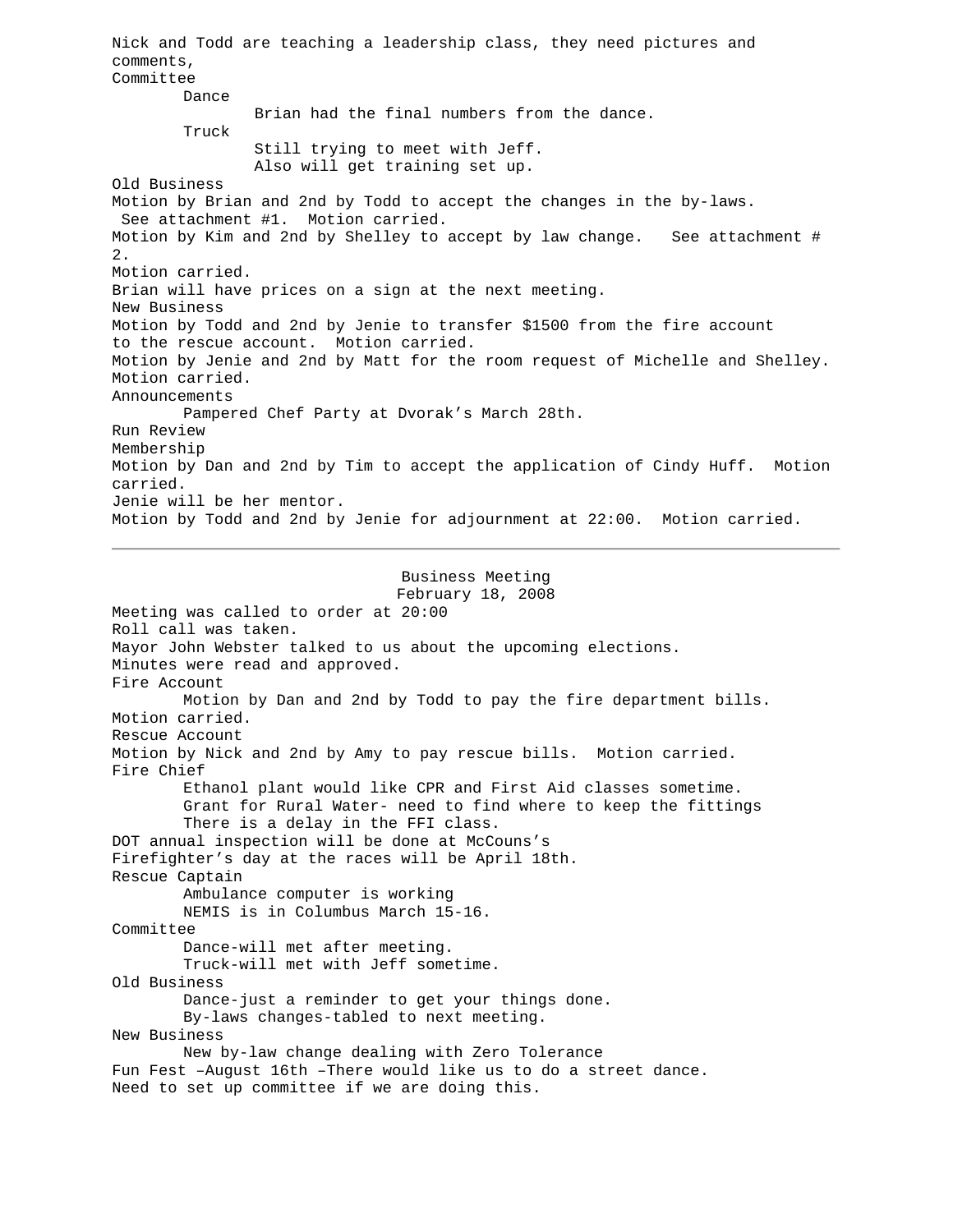Motion by Todd and 2nd Urby to purchase a Life-Pak 10 for 99-2 and not to exceed \$750. Motion carried. Run Review Had 3 runs that we discussed. Announcements Any one who would like to contribute money to the card for Chelsie and Tyler let me know. The wedding is March 8th in Kearney. Membership Motion by Nick and 2nd by Todd to accept the membership application of Pastor Jose Florez. Motion carried. Nick will be his mentor. Motion by Dan and 2nd by Kim to accept the membership application of Ivan Tourney. Motion carried. Craig will be is mentor. Adjournment at 21:43. Business meeting January 21, 2008 Meeting was called to order at 20:21 Roll call was taken. No minutes were available. Fire Account Motion by Ken and 2nd by Matt to pay fire account bills. Motion carried. Rescue Account Motion by Rod and 2nd by Shelley to pay rescue account bills. Motion carried. Fire Chief Mutual aid- need to get fitting teats done. Working on grant for foam Mutual Aid district- 4 trailers in area. Rescue Captain Gone Committees Dance- Theme is Country Hoedown Truck- EDM will be back to finish truck. Truck committee will meet with Jeff. Committee with come up with guidelines and driving training for new truck. Old Business Medic number for new members New Business FFI at GI rural. Will start soon and go until December. Meet Wednesday from 7-10 pm and some Sundays. Motion by Dan and 2nd by Matt for Kylee to use the room on January 27th. Motion carried.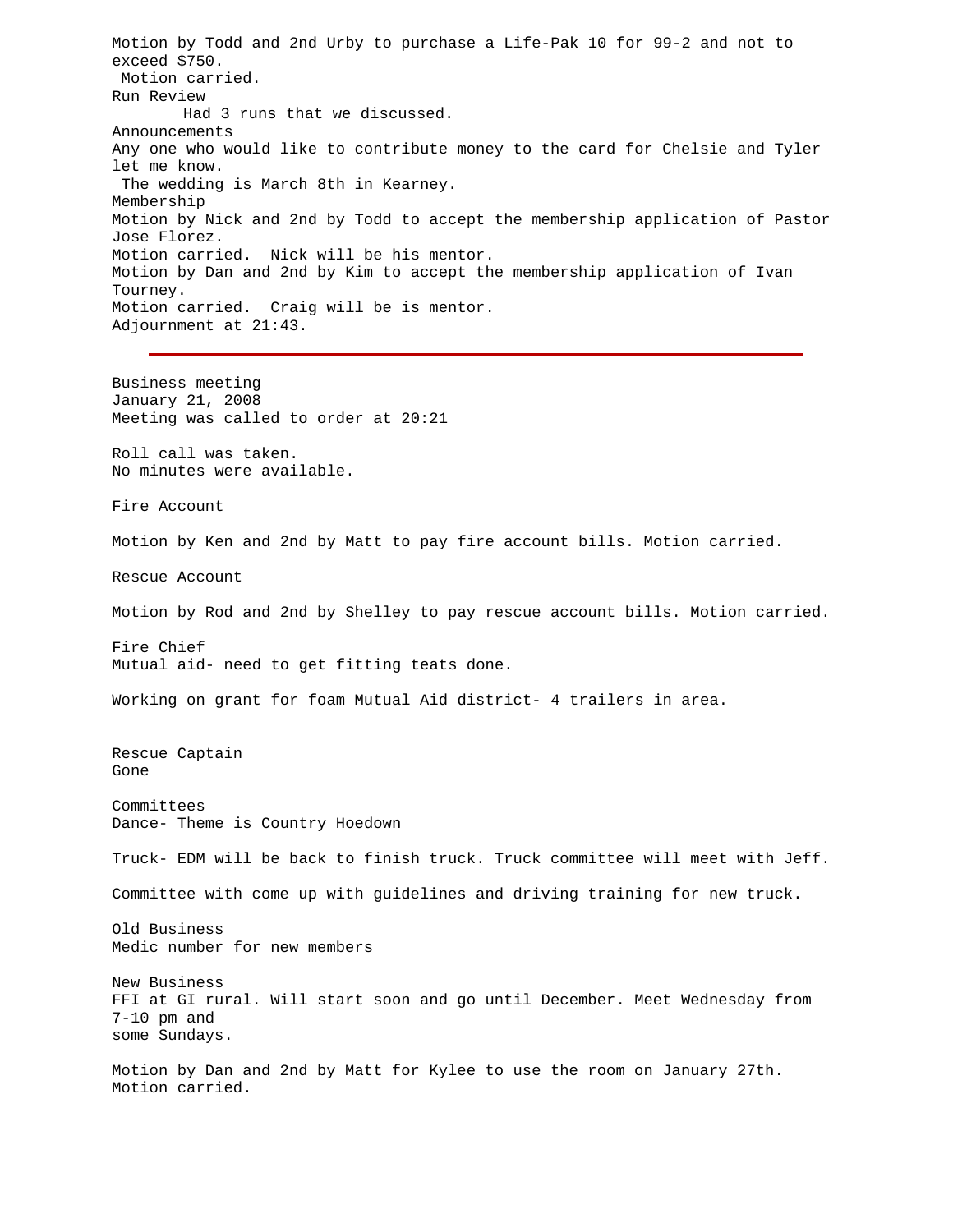Motion by Jenie and 2nd by Amy for Shelley to use the room Febr. 3rd. Motion carried.

By-laws changes tabled to next meeting

Announcements Card from Sahlings Little kids wrestling Febr.29th. Starts at 5:30. Need EMTS Will start a Book Check just like the movies. It will be upstairs. Hope to get it started soon.

Membership Motion by Dan and 2nd by Amy to accept for probationary membership Bill Leach and Ed Weiss. Motion carried. Todd will be Bill's mentor. Dan will be Ed's mentor.

Motion by Matt and 2nd by Amy for adjournment at 21:30. Motion carried.

Business Meeting December 17, 2007 Meeting was called to order at 20:08. Roll call was taken. Minutes were read and approved. Fire Account Motion by Dan and 2nd by Craig to pay fire bills. Motion carried. Rescue Account Motion by Matt and 2nd by Justin to pay rescue bills. Motion carried. Fire Chief Mutual aid meeting was attended by Todd, Matt, and Roger. In January or February, they will meet again to plan for next grant. Air quality team will help with getting fit testing done. Bill Leach from Shelton will have foam at the Shelton station there if we need any. Battery ran equipment needs to be check when doing truck checks. Rescue Captain Nick was gone Committees Dance—the dance will be February 23rd at Babel's. Monhana will be doing the music. We are doing the Bar ourselves, so we will need people to help with that thought the night. Please help is possible. Old Business Matt was able to get tools for the station on Black Friday. We still need to do something for Gerry. New Business Motion by Jenie and 2nd by Neal for Ken Fairbanks to use the room on Sunday afternoon January 20, 2008. Motion carried. McCook is doing a Paramedic class that starts January 14th to April 4th. Need to look in to changing cell phone plan and adding internet to it. Brian Hayes submitted 2 proposed by-law changes. See attachments for the changes. Grace Koepp gave \$500. Possible using it for a sigh for the building.